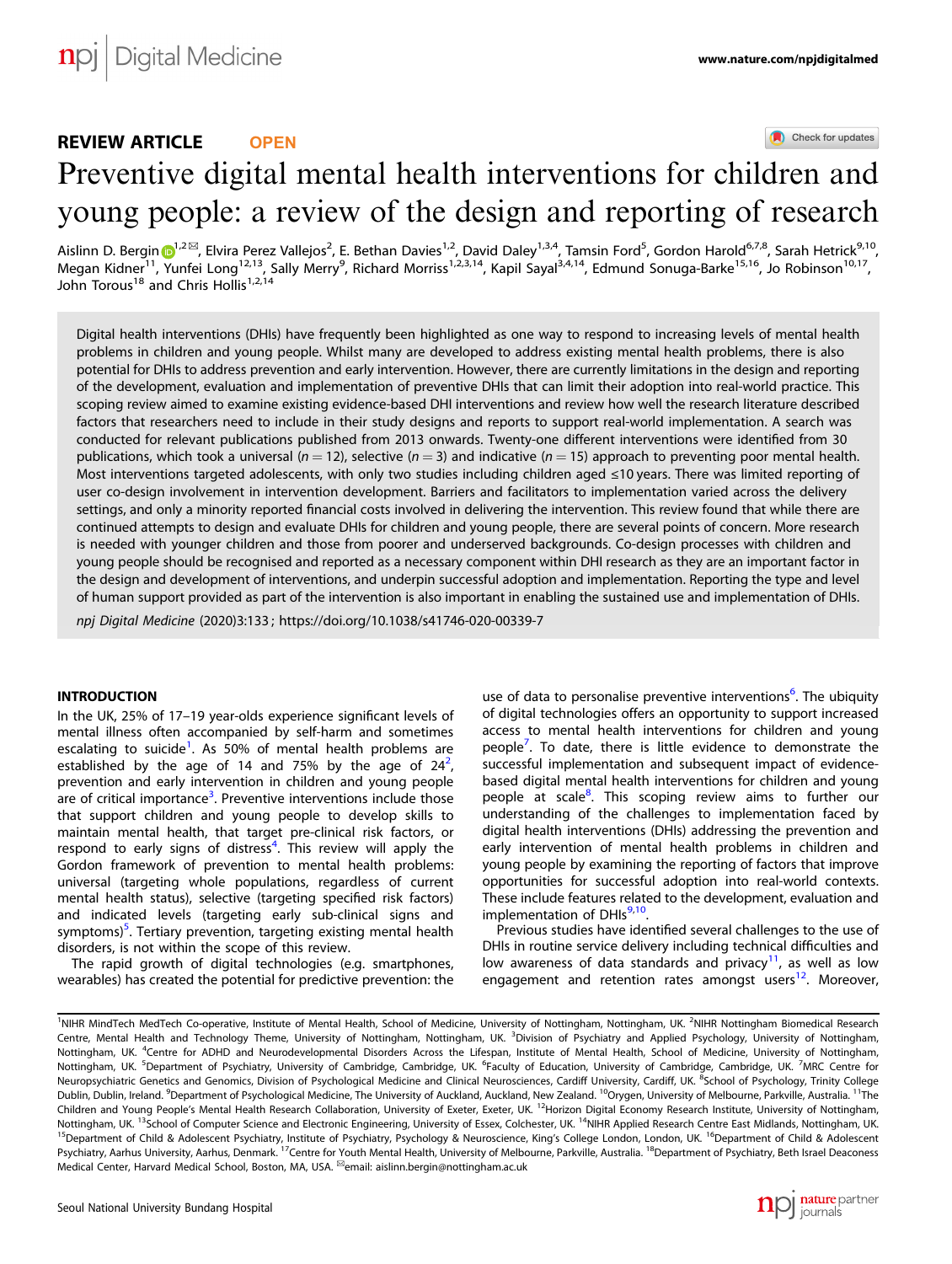several gaps have been identified in research such as the lack of economic evaluations and implementation studies $11,13$ . A scoping review of mental health apps for young people documented several advantages of apps including ubiquity, flexibility, and timely communication, but these were challenged by technical difficulties, poor adherence, and few studies that addressed privacy or conducted an economic evaluation<sup>14</sup>. The large numbers of publicly available digital mental health interventions (over 10,000<sup>[8](#page-7-0)</sup>) highlight the growing gap between research and evaluation as well as practice and implementation. For instance, a recent review found only 2 of 15 evidence-based mental health apps were available to download despite their acceptability<sup>[15](#page-7-0)</sup> and the clear need for effective DHIs in routine care<sup>[16](#page-7-0)</sup>.

2

Efficacious DHIs for mental health have been reviewed across the age-span of children and young people<sup>[7](#page-7-0)</sup>, including university students<sup>[17](#page-7-0),18</sup>, and in relation to those with anxiety disorders<sup>[19](#page-7-0)</sup> and/or depression<sup>[17,19](#page-7-0)–[24](#page-7-0)</sup>. However, generalising efficacy of DHIs outside research settings is constrained if interventions are not sufficiently appropriate or appealing, challenging not only the engagement of children and young people<sup>[25](#page-7-0)</sup> but potentially also those who support them (e.g. parents and teachers). Engaging stakeholders in the development, implementation and evaluation of technologies is one of the pillars for responsible research and innovation (RRI) and a crucial element to develop new digital innovations in a socially desirable and acceptable way<sup>[26](#page-7-0)</sup>. For example, researchers must consider the wider societal implications (e.g., workforce issues, training/skills) as well as consider how real-world uptake might differ from usage within a trial (e.g., limited mobile data) as engagement is a key barrier to the effectiveness of DHIs in mental healthcare<sup>[8](#page-7-0)</sup>. Co-production with young people, and where relevant their parents<sup>[25](#page-7-0)</sup>, as well as specialist technical and psychological input<sup>20</sup>, is important in identifying and potentially mitigating these problems.

There is clearly potential for DHIs to be effective in prevention and early intervention for children and young people but there is little research addressing the opportunities and challenges of their adoption into real-world contexts. This review examines factors related to successfully sustained DHIs $9,10$  and applies these to evidence-based interventions designed to prevent mental health disorders in children and young people. These include mapping the characteristics of studies, their participants, design elements, and features related to implementation. It aims to identify potential influences of successful adoption within the existing evidence-base and highlights factors that should be addressed by researchers in the design and reporting of the development, evaluation and implementation of DHIs. A scoping review approach was chosen as it is more suitable than a systematic review where the purpose of the review is to identify knowledge gaps, scope a body of literature to investigate the adequacy of research design and reporting $27$ .

# METHODS AND ANALYSIS

This scoping review uses the framework proposed by Arksey and  $O'Malley<sup>28</sup>$  $O'Malley<sup>28</sup>$  $O'Malley<sup>28</sup>$  and is informed by PRISMA guidelines<sup>29</sup>.

# Search strategy

Five electronic databases (ACMDL, PubMed, PsycInfo, Embase and Cochrane Library) were searched in June 2019 for all full-text publications in English published from 2013 to 19/06/2019. Reviews were searched when identified and any relevant articles included. A previous systematic review by Clarke et al. $30$  reported on 28 studies conducted between 2000 and early 2013. These studies were followed up so as to map whether these interventions had been subject to further research.

### Study screening

Eligibility criteria were as follows:

- peer-reviewed studies
- DHIs for mental health disorders
- children and young people aged 0–25 years old
- universal, selective or indicated prevention
- participants were not included in studies on the basis of a clinical diagnosis (e.g. depression or anxiety)
- DHI delivered in any location

Screening was conducted by four researchers (AB, EBD, EPV and MK).

### Data Extraction

The data extraction chart was developed iteratively using the Joanna Briggs Institute template<sup>[31](#page-7-0)</sup> by three researchers (AB, EPV and EBD), with input from other authors, to reflect categories identified within the previous review $30$  and the literature surrounding digital therapies and prevention for children and young people. Thirty-four categories were identified ranging from demographic information to key elements of prevention, implementation and involvement. Three researchers co-ordinated to ensure that the coding framework was appropriate and consistently applied. Four main categories were identified – study characteristics, user characteristics, usability and engagement, and implementation – from the data extraction chart.

# RESULTS

# Study selection

Thirty studies were identified from 791 studies (Fig. 1).

# Study characteristics

The 30 studies included relate to 21 different interventions. These include 12 providing universal prevention (Table [1](#page-2-0)), 3 selective (Table [2](#page-2-0)) and 15 indicated prevention (Table [3](#page-3-0)). The majority of studies reported on interventions accessed via the internet ( $n = 21$ ) while a small number used instant messaging  $(n = 2)$  or social



Fig. 1 PRISMA flow diagram outlining the search process and the exclusion of ineligible articles.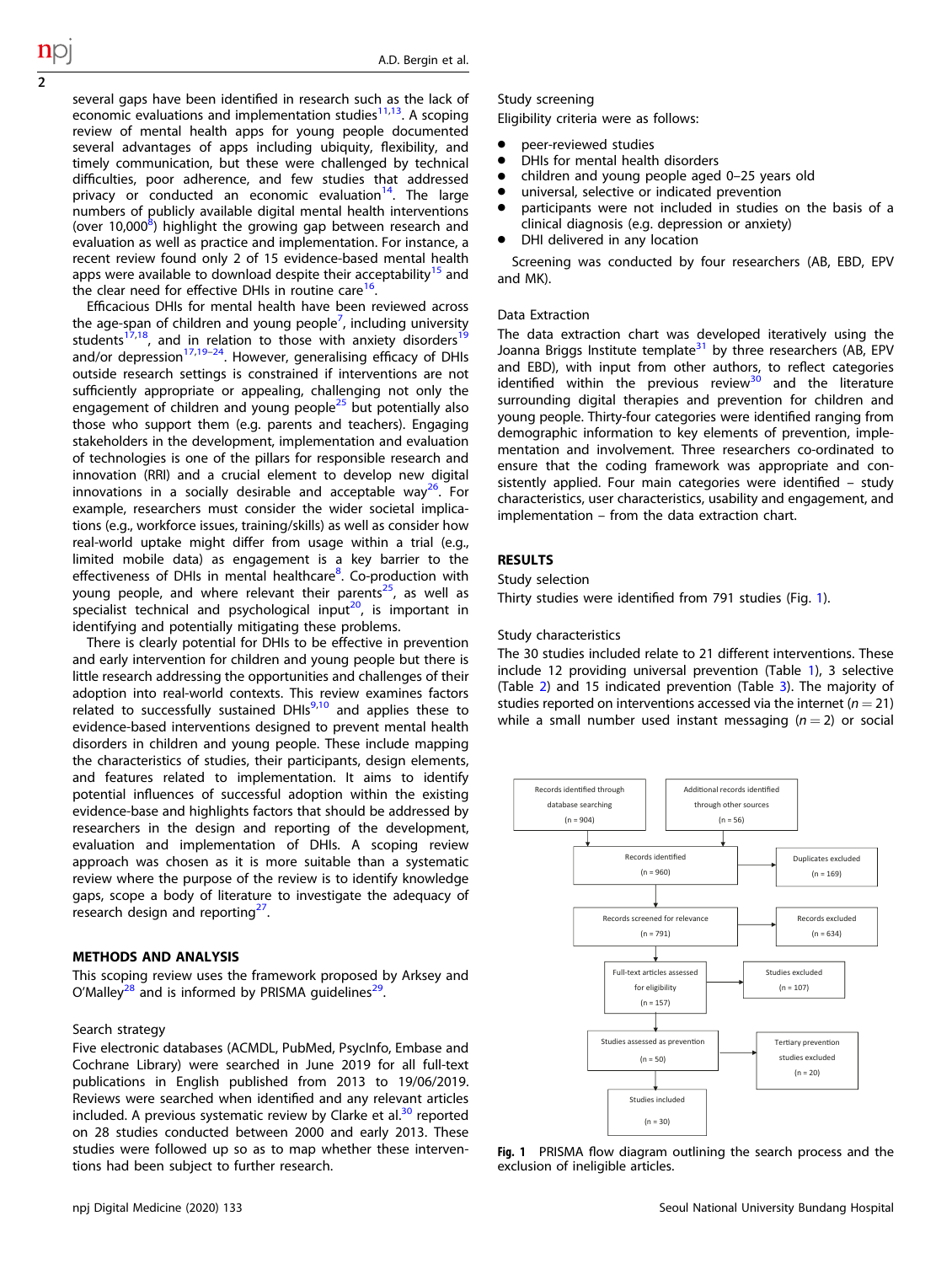<span id="page-2-0"></span>

| Table 1. Study characteristics for universal prevention studies. |                 |                  |                                                                      |                        |                                 |                                                              |                      |                           |
|------------------------------------------------------------------|-----------------|------------------|----------------------------------------------------------------------|------------------------|---------------------------------|--------------------------------------------------------------|----------------------|---------------------------|
| Citation                                                         | Country         |                  | Study Design Comparator(s)                                           | Population             | Age range                       | Type of<br>Intervention                                      | Setting              | Condition                 |
| Perry et al. <sup>43</sup>                                       | Australia       | RCT <sup>a</sup> | lifeSTYLE (offline<br>intervention)                                  | <b>Students</b>        | $15 - 18$<br>years <sup>b</sup> | $CBTc$ and<br>psychoeducation                                | School               | General<br>wellbeing      |
| Kuosmanen et al. <sup>44</sup>                                   | Australia       | Oualitative      | n/a <sup>d</sup>                                                     | <b>Students</b>        | 15-20 years CBT and             | psychoeducation                                              | Youth Centre General | wellbeing                 |
| Calear et al . <sup>45</sup>                                     | Australia       | Pilot RCT        | <b>WL<sup>e</sup></b>                                                | Students               | 13-17 years CBT and             | psychoeducation                                              | Home                 | Anxiety                   |
| Calear et al. <sup>46</sup>                                      | Australia       | <b>RCT</b>       | Supported by<br>teachers or externally,<br>unsupported, WL           | Students               | 12-18 years CBT and             | psychoeducation                                              | School               | Depression<br>and anxiety |
| Burckhardt et al. <sup>47</sup>                                  | Australia       | Pilot RCT        | Entertainment<br>website                                             | <b>Students</b>        | 12-18 years Positive            | psychology,<br>psychoeducation,<br>mindfulness               | School               | General<br>wellbeing      |
| Bannink et al. <sup>48</sup>                                     | Netherlands RCT |                  | Intervention only,<br>intervention with<br>consultation<br>group, WL | <b>Students</b>        |                                 | 15-16 years Psychoeducation<br>and motivational<br>interview | Home                 | General<br>wellbeing      |
| Bidargaddi et al. <sup>56</sup>                                  | Australia       | <b>RCT</b>       | WL                                                                   | General<br>population  |                                 | 16-25 years Not reported                                     | Home                 | General<br>wellbeing      |
| Bidargaddi et al. <sup>56</sup>                                  | Australia       | <b>RCT</b>       | <b>WL</b>                                                            | General<br>population  |                                 | 16-25 years Not reported                                     | Home                 | General<br>wellbeing      |
| Lillevoll et al. <sup>42</sup>                                   | Norway          | Pilot            | Tailored email,<br>generic email, no<br>email, WL                    | <b>Students</b>        | 15-25 years CBT and             | psychoeducation                                              | Home                 | Depression                |
| Taylor-Rodgers<br>$et$ al. <sup>57</sup>                         | Canada          | <b>RCT</b>       | Online information                                                   | General<br>population  |                                 | 18-25 years Psychoeducation                                  | Home                 | General<br>wellbeing      |
| Levin et al. <sup>58</sup>                                       | <b>USA</b>      | <b>RCT</b>       | <b>WL</b>                                                            | <b>Students</b>        | 18-20 years Acceptance          | commitment<br>therapy                                        | Home                 | General<br>wellbeing      |
| Rodriguez et al. <sup>59</sup>                                   | Spain           | Pilot            | n/a                                                                  | Adolescents 9-14 years |                                 | Emotional<br>regulation                                      | Lab                  | General<br>wellbeing      |
| Whittaker et al. <sup>41</sup>                                   | Australia       | <b>RCT</b>       | Control version of<br>intervention                                   | General<br>population  | 13-17 years CBT                 |                                                              | Home                 | General<br>wellbeing      |

<sup>b</sup>Years of age.

c Cognitive behavioural therapy.

<sup>d</sup>Not applicable.

e Waitlist.

| Table 2.                                                   |                                                                                          |                  | Study characteristics for selective prevention studies. |                                                                          |                                  |                         |      |                      |
|------------------------------------------------------------|------------------------------------------------------------------------------------------|------------------|---------------------------------------------------------|--------------------------------------------------------------------------|----------------------------------|-------------------------|------|----------------------|
| l Citation                                                 | Country                                                                                  |                  | Study Design Comparator(s)                              | Population                                                               | Age range                        | Type of<br>intervention |      | Setting Condition    |
| l Woolderink<br>$ $ et al. <sup>49</sup>                   | Netherlands Qualitative                                                                  |                  | n/a <sup>a</sup>                                        | Children of parents with addictions<br>or a mental health disorder       | $16 - 25$<br>years <sup>b</sup>  | Online therapy          | Home | General<br>wellbeing |
| Boring<br>et al. <sup>50</sup>                             | <b>USA</b>                                                                               | RCT <sup>c</sup> | self-study                                              | Best of the Net Children of divorced parents                             | 11-17 years CBT <sup>d</sup> and | psychoeducation         | Home | General<br>wellbeing |
| Lattie<br>et al. $32$                                      | <b>USA</b>                                                                               | Pilot            | n/a                                                     | Adolescents at risk of depression or 14-19 years CBT<br>substance misuse |                                  |                         | Home | Depression           |
| <sup>a</sup> Not applicable.<br><sup>b</sup> Years of age. | <sup>c</sup> Randomised controlled trial.<br><sup>d</sup> Cognitive behavioural therapy. |                  |                                                         |                                                                          |                                  |                         |      |                      |

media elements  $(n = 1)$ . Some used an app (universal = 2,  $selective = 1$ , whilst those available only on a desktop or laptop computer ( $n = 8$ ) mainly used game elements ( $n = 5$ ).

The majority of participants were recruited from secondary education ( $n = 19$ ; universal = 9, selective = 1, and indicated = 9). This was followed by primary healthcare ( $n = 4$ ; selective  $= 1$ , and indicated = 3), universities ( $n = 3$ ; universal = 2, and indicated = 1) and via the media ( $n = 3$ ; universal = 1, and indicated = 2). One selective study identified potential participants through court documents.

3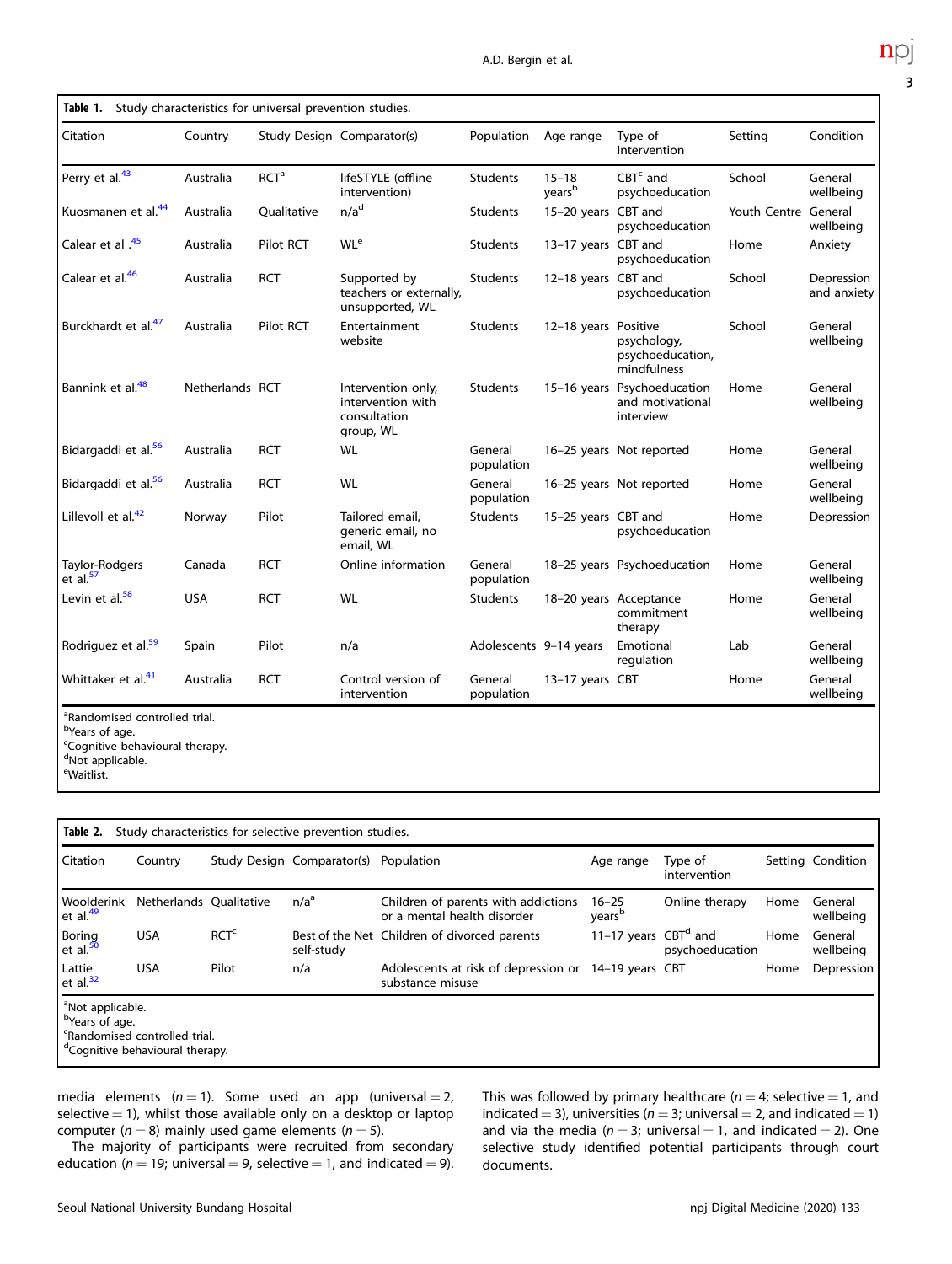<span id="page-3-0"></span>

| Table 3.                                                                                                                                                                              |             |              | Study characteristics for indicated prevention studies.                                   |                                                                    |                            |                                        |          |                                                 |  |
|---------------------------------------------------------------------------------------------------------------------------------------------------------------------------------------|-------------|--------------|-------------------------------------------------------------------------------------------|--------------------------------------------------------------------|----------------------------|----------------------------------------|----------|-------------------------------------------------|--|
| Citation                                                                                                                                                                              | Country     | Study Design | Comparator(s)                                                                             | Population                                                         | Age range                  | Type of intervention                   | Setting  | Condition                                       |  |
| Sethi <sup>51</sup>                                                                                                                                                                   | Australia   | e<br>SC      | intervention only,<br>Face-to-face CBT <sup>+</sup> ,<br>combination                      | moderate depression and/or<br>Young adults with mild to<br>anxiety | $18-25$ years <sup>c</sup> | CBT and psychoeducation                | Multiple | Depression and<br>anxiety                       |  |
| Robinson<br>et al. <sup>52</sup>                                                                                                                                                      | Australia   | Pilot        | n/a <sup>d</sup>                                                                          | Students at risk of suicide                                        | $14-18$ years              | CBT and psychoeducation                | Multiple | Suicidal ideation                               |  |
| Robinson<br>et al. <sup>53</sup>                                                                                                                                                      | Australia   | Pilot        | n/a                                                                                       | Students at risk of suicide                                        | $14-18$ years              | CBT and psychoeducation                | Multiple | Suicidal ideation                               |  |
| Hetrick et al. <sup>54</sup>                                                                                                                                                          | Australia   | ĔД           | Treatment as usual                                                                        | Students at risk of suicide                                        | 15-19 years                | CBT and psychoeducation                | Multiple | Suicidal ideation,<br>depression and<br>anxiety |  |
| Stasiak et al. <sup>55</sup>                                                                                                                                                          | New Zealand | Pilot RCT    | Computerised attention placebo and<br>psychoeducation                                     | Adolescents with mild to<br>moderate depression                    | 13-18 years                | CBT and psychoeducation                | School   | Depression                                      |  |
| Poppelaars<br>et al. <sup>60</sup>                                                                                                                                                    | Netherlands | ă            | SPARX, OVK + SPARX and a monitoring<br>Op Volle Kracht (offline intervention),<br>control | Adolescents with elevated<br>depression symptoms                   | $11-16$ years              | СBT                                    | Home     | Depression                                      |  |
| Lucassen<br>et al. <sup>61</sup>                                                                                                                                                      | New Zealand | Pilot        | n/a                                                                                       | Sexual minority youth with<br>elevated depression<br>symptoms      | 13-19 years                | <b>LB</b>                              | Multiple | Depression                                      |  |
| Smith et al. <sup>62</sup>                                                                                                                                                            | š           | ă            | Σ                                                                                         | Adolescents with elevated<br>depression symptoms                   | $12-15$ years              | ГB                                     | School   | Depression                                      |  |
| March et al. <sup>63</sup>                                                                                                                                                            | Australia   | Pilot        | n/a                                                                                       | Adolescents with elevated<br>anxiety symptoms                      | $7-17$ years               | СBT                                    | Home     | Anxiety                                         |  |
| Eisen et al. <sup>64</sup>                                                                                                                                                            | USA         | Pilot        | n/a                                                                                       | Adolescents with elevated<br>depression symptoms                   | $14-21$ years              | CBT and interpersonal<br>psychotherapy | Home     | Depression                                      |  |
| Gladstone<br>et al. <sup>65</sup>                                                                                                                                                     | USA         | <b>RCT</b>   | Motivational interview and brief advice                                                   | Adolescents with elevated<br>depression symptoms                   | $14-21$ years              | CBT and interpersonal<br>psychotherapy | Multiple | Depression                                      |  |
| lp et al. <sup>66</sup>                                                                                                                                                               | Hong Kong   | <b>IC</b>    | Anti-smoking website                                                                      | Adolescents with elevated<br>depression symptoms                   | $13-17$ years              | CBT and interpersonal<br>psychotherapy | Home     | Depression                                      |  |
| Kramer et al. <sup>67</sup>                                                                                                                                                           | Netherlands | <b>SCT</b>   | ≅                                                                                         | Adolescents with elevated<br>depression symptoms                   | $12-22$ years              | Solution-focused based<br>therapy      | Home     | Depression                                      |  |
| $a\vert$ <sup>68</sup><br>Rickhi et                                                                                                                                                   | USA         | Pilot RCT    | Control                                                                                   | Adolescents with elevated<br>depression symptoms                   | $14-22$ years              | Spirituality                           | Home     | Depression                                      |  |
| al. <sup>69</sup><br>Sportel et                                                                                                                                                       | Netherlands | Š            | BT, internet CBM <sup>e</sup> ,<br>$\cup$<br>School delivered<br>and control              | Adolescents with elevated<br>anxiety symptoms                      | $12-15$ years              | Cognitive bias<br>modification         | Home     | Anxiety                                         |  |
| <sup>b</sup> Cognitive behavioural therapy.<br><sup>a</sup> Randomised controlled trial.<br><sup>e</sup> Cognitive bias modification.<br><sup>d</sup> Not available.<br>Years of age. |             |              |                                                                                           |                                                                    |                            |                                        |          |                                                 |  |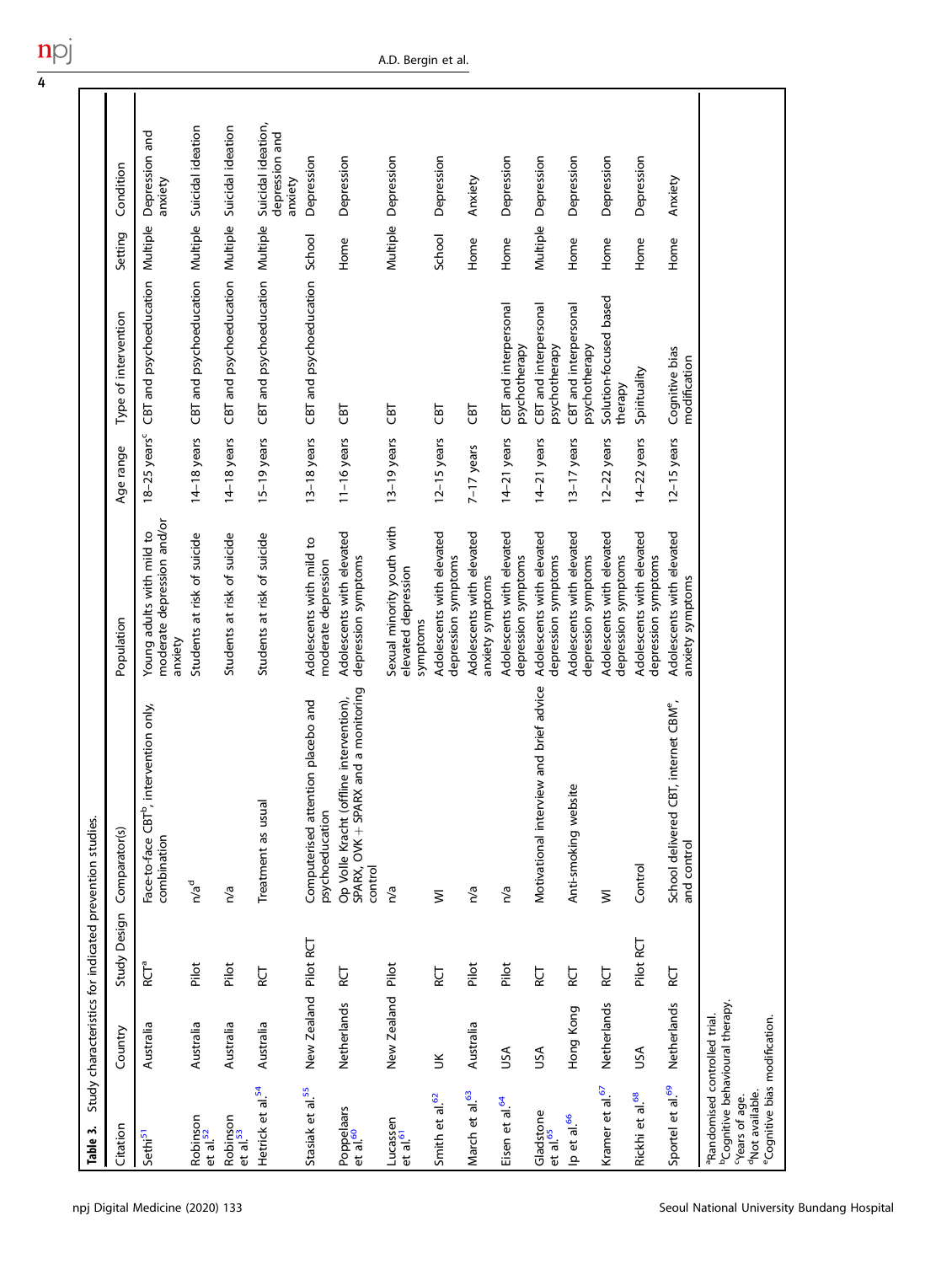5

| Table 4.                               | Individual characteristics, usability and engagement, and implementation features within reported universal prevention studies. |               |                       |                  |            |                     |                |
|----------------------------------------|---------------------------------------------------------------------------------------------------------------------------------|---------------|-----------------------|------------------|------------|---------------------|----------------|
| Citation                               | Intervention name                                                                                                               | Ethnicity SES | Other risk<br>factors | Data ethics User | experience | User<br>involvement | Implementation |
| Perry et al. <sup>43</sup>             | SPARX-R                                                                                                                         |               |                       |                  |            |                     |                |
| Kuosmanen et al. <sup>44</sup>         | SPARX-R (2)                                                                                                                     |               |                       |                  |            |                     |                |
| Calear et al. <sup>45</sup>            | e-couch anxiety and worry                                                                                                       |               |                       |                  |            |                     |                |
| Calear et al. <sup>46</sup>            | e-couch anxiety and worry (1)                                                                                                   |               |                       |                  |            |                     |                |
| Burckhardt et al. <sup>47</sup>        | <b>Bite Back</b>                                                                                                                |               |                       |                  |            |                     |                |
| Bannink et al. <sup>48</sup>           | E-health4Uth                                                                                                                    |               |                       |                  |            |                     |                |
| Bidargaddi et al. <sup>56</sup>        | The Toolbox                                                                                                                     |               |                       |                  |            |                     |                |
| Lillevoll et al $.^{42}$               | MoodGYM                                                                                                                         |               |                       |                  |            |                     |                |
| Taylor-Rodgers<br>et al. <sup>57</sup> | Psychoeducation for Help<br>Seeking                                                                                             |               |                       |                  |            |                     |                |
| Levin et al. <sup>58</sup>             | Acceptance and Commitment √<br>Therapy                                                                                          |               |                       |                  |            |                     |                |
| Rodriguez et al. <sup>59</sup>         | GameTeen System                                                                                                                 |               |                       |                  |            |                     |                |
| Whittaker et al. <sup>41</sup>         | <b>MEMO CBT</b>                                                                                                                 |               |                       |                  |            |                     |                |

| Table 5.                           | Individual characteristics, usability and engagement, and implementation features reported within selective prevention studies. |                          |         |                  |            |                     |                |  |  |  |  |
|------------------------------------|---------------------------------------------------------------------------------------------------------------------------------|--------------------------|---------|------------------|------------|---------------------|----------------|--|--|--|--|
| Citation                           | Intervention Name                                                                                                               | Ethnicity SES Other risk | factors | Data ethics User | experience | User<br>involvement | Implementation |  |  |  |  |
| Woolderink<br>et al. <sup>49</sup> | Kopstoring                                                                                                                      |                          |         |                  |            |                     |                |  |  |  |  |
| Boring et al. <sup>50</sup>        | Children of Divorce Coping with<br>Divorce                                                                                      |                          |         |                  |            |                     |                |  |  |  |  |
| Lattie et al. <sup>32</sup>        | ProjectTECH                                                                                                                     |                          |         |                  |            |                     |                |  |  |  |  |

# User characteristics

The majority of studies did not report participant characteristics that are known risk-factors for mental health disorders ( $n = 16$ ). These included living status, education of participants and/or parents, technology ownership, and rural-urban classification (Tables 4–[6](#page-5-0)). Selective studies identified those with parents who were divorced, or had addictions or mental illness, and those at risk of depression. Just under half of the studies did not report information about participants' ethnicity ( $n = 15$ ). Those that did were inconsistent in how this was measured, with seven simply identifying 'local' and 'non-local' participants.

Universal interventions were aimed at young people whose ages ranged from 9 to 25 years old (mean  $= 17.35$ , SD  $= 3.97$ ) whilst selective interventions were for between 11 and 25 years old (mean  $= 17.47$ , SD  $= 3.75$ ). Indicated interventions included the broadest age range from 7 to 25 years old (mean  $= 16.15$ , SD  $= 3.27$ ). The majority of interventions targeted participants between the ages of 15–16 years ( $n = 22$ , mean = 16.73, SD = 3.59). No interventions were aimed at children aged ≤6 years. Universal and selective primary prevention interventions were also not available to children aged ≤9 years.

# Usability and engagement

Most studies reported capturing user experience through questionnaires ( $n = 9$ ) that range from a series of questions around helpfulness and acceptability, to a single question asking if the user is satisfied. Only one study reported using multiple validated measures—the System Usability Scale and the Usefulness, Satisfaction and Ease of use (USE) questionnaire<sup>32</sup>. Other methods used included interviews ( $n = 3$ ), focus groups ( $n = 2$ ) and surveys  $(n = 1)$ . Only six interventions reported on user involvement in the development of interventions. This included collaborative working on the content and design of the intervention with young people and other users, involvement in usability testing, and engagement of young people with lived experience to feedback on materials.

Only 8 studies identified completion criteria. Some used automated methods, such as the number of logins, to assess engagement ( $n = 7$ ). Others used self-report ( $n = 2$ ) or relied on attendance (e.g. interventions delivered within schools). Because most interventions did not report on how much of an intervention needed to be completed, it was difficult to identify whether participants have been sufficiently engaged. Reasons provided for dropout are linked to setting (e.g. school absence) and technical issues (e.g. logging in difficulties). Other factors included older age, higher and lower levels of anxiety, speaking a language other than English, feeling better or too unwell, being busy, or responding badly to the intervention.

#### Implementation

Most universal studies ( $n = 11/12$ ) recruited all those that chose to participate who were within the age range. Only one study screened participants using a clinical interview for depression within the general school population, for the purpose of excluding those in the clinical range and identifying changes within a clinical score. Universal studies were delivered at home  $(n = 7)$ , within schools  $(n = 4)$ , and a lab  $(n = 1)$ . Selective studies targeted specific at-risk populations (e.g. children of divorced parents) and were all delivered within a home setting ( $n = 3$ ). Six of the fifteen indicated studies used clinical assessments to identify participants and these interventions were delivered in school ( $n = 1$ ), multiple settings  $(n = 3)$  and home  $(n = 2)$ . Nine used self-reported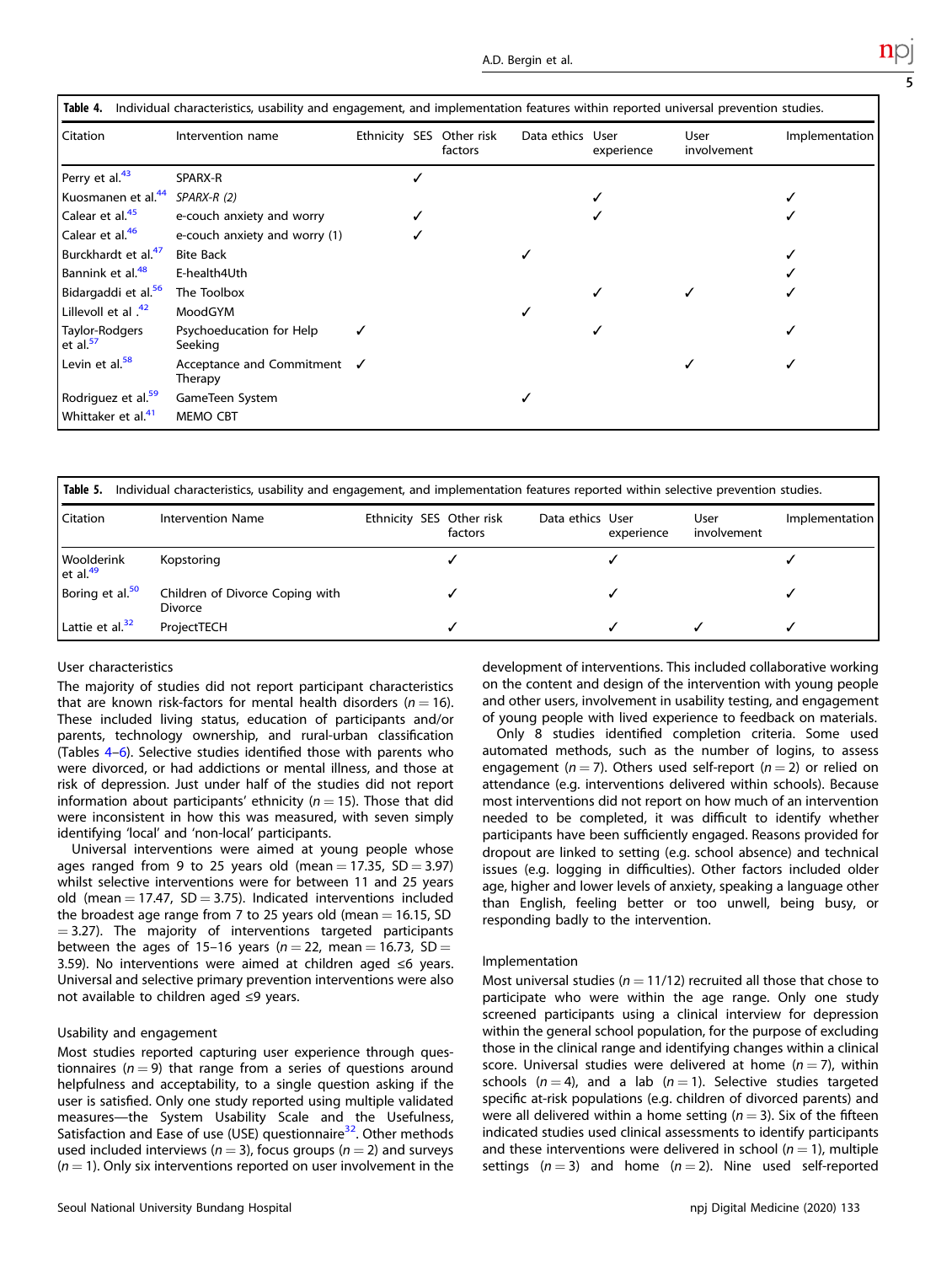<span id="page-5-0"></span>

| Citation                          | Intervention name                                 |  | Ethnicity SES Other risk<br>factors | Data ethics User | experience | User<br>involvement | Implementation |
|-----------------------------------|---------------------------------------------------|--|-------------------------------------|------------------|------------|---------------------|----------------|
| Sethi <sup>51</sup>               | MoodGYM                                           |  |                                     |                  |            |                     |                |
| Robinson et al. <sup>52</sup>     | Reframe-IT                                        |  |                                     |                  |            |                     |                |
| Robinson et al. <sup>53</sup>     | Reframe-IT (2)                                    |  |                                     |                  |            |                     |                |
| Hetrick et al. <sup>54</sup>      | Reframe-IT (3)                                    |  |                                     |                  |            |                     |                |
| Stasiak et al. <sup>55</sup>      | The Journey                                       |  |                                     |                  |            |                     |                |
| Poppelaars<br>et al. $60$         | <b>SPARX</b>                                      |  |                                     |                  |            |                     |                |
| Lucassen et al. <sup>61</sup>     | Rainbow SPARX                                     |  |                                     |                  |            |                     |                |
| Smith et al. <sup>62</sup>        | <b>Stressbusters</b>                              |  |                                     |                  |            |                     |                |
| March et al. <sup>63</sup>        | <b>BRAVE Self Help</b>                            |  |                                     |                  |            |                     |                |
| Eisen et al. <sup>64</sup>        | <b>CATCH-IT</b>                                   |  |                                     |                  |            |                     |                |
| Gladstone<br>et al. <sup>65</sup> | CATCH-IT (2)                                      |  |                                     |                  |            |                     |                |
| lp et al. <sup>66</sup>           | Grasp the Opportunity $(3^a)$                     |  |                                     |                  |            |                     |                |
| Kramer et al. <sup>67</sup>       | PratenOnline                                      |  |                                     |                  |            |                     |                |
| Rickhi et al. <sup>68</sup>       | LEAP                                              |  |                                     |                  |            |                     |                |
| Sportel et al. <sup>69</sup>      | Internet delivered Cognitive Bias<br>Modification |  |                                     |                  |            |                     |                |

assessments and were delivered within the home  $(n = 5)$ , multiple settings ( $n = 3$ ) and schools ( $n = 1$ ).

All indicated ( $n = 15$ ) and one selective study included participants with a score indicating mental health symptomology. Studies variously excluded those with a mental health diagnosis, low levels of comprehension, those currently in treatment, those with scores that were too high or low on mental health symptomology, those not exclusively attracted to the opposite sex, and those with current suicidality.

The barriers and facilitators to implementation were different for those programmes delivered within schools, at home and across multiple settings. Within schools, completion was often challenged by absences. Relevance was a key issue across all settings with involved stakeholders needing to understand the programme and its outcomes, and feel that it was relevant to their experience. It was also necessary for the preventive DHI to be provided through an easily accessible and appropriate device. For instance, within schools it may be more difficult to implement app-based interventions due to restrictions on students' smartphone use or it may create inequalities for those students without access to one. Technical issues across all settings challenged use; this was overcome when support was provided by researchers to those delivering (e.g. teachers) the intervention. Much of the data focused on implementation was around the acceptability, usability and content of the programme, rather than challenges and opportunities in real-world dissemination. Consent was challenging in two studies where parental consent was needed for those disclosing their sexuality, and another, delivered remotely, that noted some participants did not realise they were engaged in a research study. Despite the potential for DHIs to be delivered without clinical oversight only a small number of studies  $(n = 3)$ reported adverse events or potential negative impact in detail.

The research was funded by fellowships, granted to researchers, and national health research grants. Funding was also received from accelerator programmes, charitable organisations, and was mainly from research, private and health funding with a small amount of business funding. Some funding was received for developing the intervention, and others received funding for delivery of the research, but it was mainly unclear what this funding was provided for. Although the reports include statements that there were no conflicts of interest, the founders and developers of interventions were at times involved in the research.

Only six studies reported the cost of their intervention within the study. The current availability of interventions was difficult to assess as many were difficult to search because they had names associated with other websites (e.g. 'stressbusters') or were not named within the research. Only 38% ( $n = 8/21$ ) are publicly available. Of those accessible online some were only available in certain countries (e.g. SPARX is currently not available in the United Kingdom) or specific languages (e.g. Kopstoring is only available in Dutch). Intervention costs were at times reported online (e.g. MoodGYM) but it was difficult to ascertain how to access these interventions as an individual because they were often country-specific or required a significant amount of personal information (e.g. e-Couch).

# **DISCUSSION**

DHIs offer the opportunity to provide children and young people with evidence-based interventions that prevent mental health disorders at an early stage. However, our scoping review suggests that DHIs are not yet meeting their potential and the design and reporting of research does not generally support real-world implementation. Whilst they are being delivered within several settings, studies most frequently recruited from secondary schools, colleges or universities. Younger children and those who do not engage in school or are often absent are not being included within research designs. Other known mental health risk-factors are not reported such as socio-economic status and ethnicity, and this limits the generalisability of the findings to populations where there are most need and potential benefit. This is particularly significant as ethnic minorities are less likely to be referred to or access formal mental health services<sup>[33](#page-7-0)–35</sup>. Reporting participants' demographic characteristics are essential to know if research is engaging with groups hardly reached (e.g., sexual and gender minorities) which often are at increased risk for mental health problems, including suicide<sup>36</sup>. Demographic information can also signal if equality, diversity and inclusion strategies have been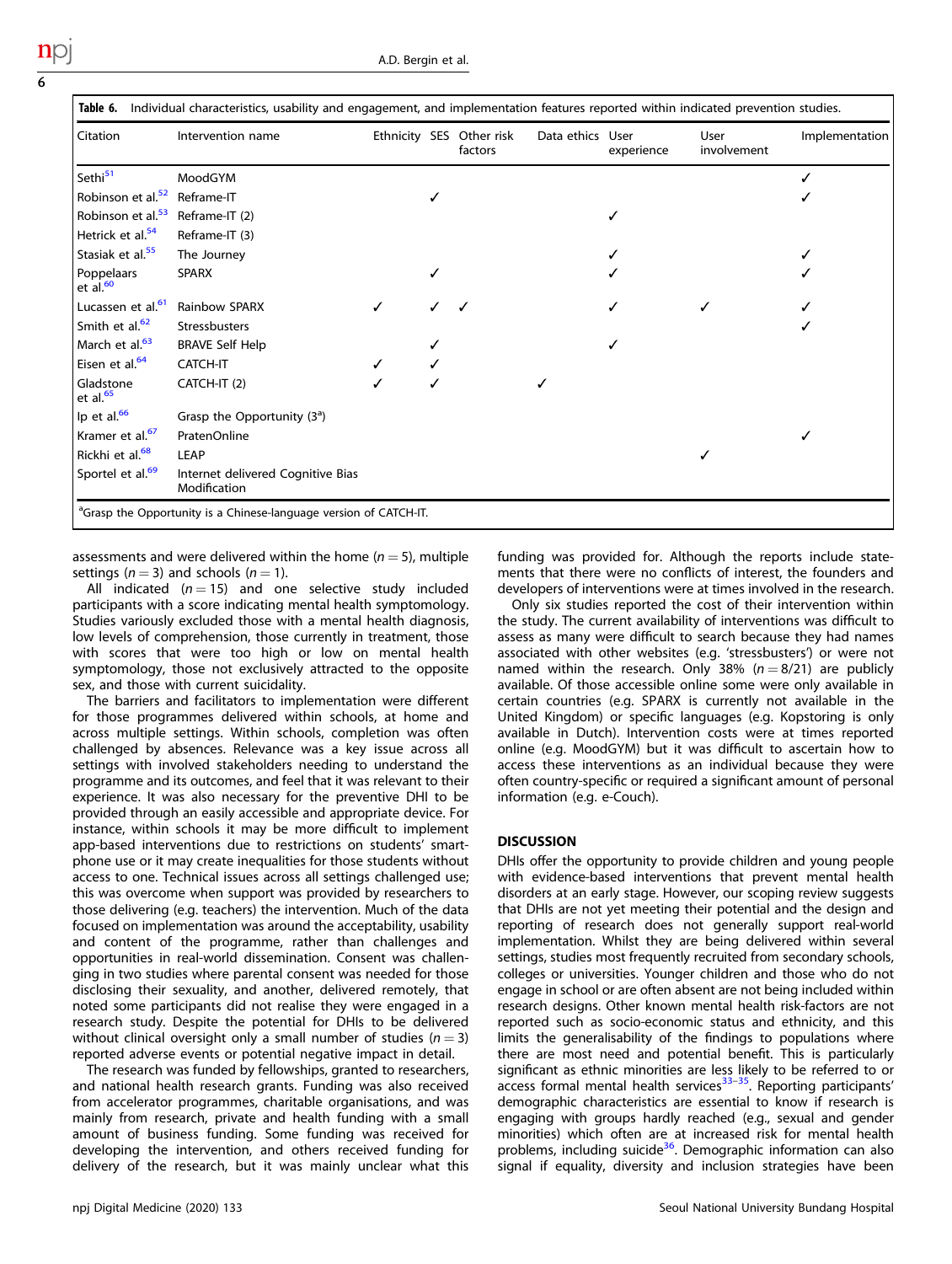<span id="page-6-0"></span>applied to understand how results may generalize to different groups; thereby supporting adoption and implementation.

DHIs are designed mainly to deliver cognitive behavioural therapy (CBT) for indicated prevention to target depression and/or anxiety symptoms. This is unsurprising considering CBT is the recommended treatment for depression<sup>[37](#page-7-0)</sup> and anxiety<sup>[38](#page-7-0)</sup> in children and young people and the most studied intervention offline for anxiety and depression $39$ . Fewer interventions aimed to improve general wellbeing, which suggests researchers may be more likely to develop interventions based on existing clinical guidelines despite the effectiveness of tackling general wellbeing in non-digital prevention interventions $^{24}$ .

Preventive DHIs can be flexible in how they are offered; whether in terms of when, where or how they are accessed. However, different settings may offer unique challenges and opportunities that prevent individuals or those delivering from benefiting. Our review found that few studies reported on factors related to implementation and this represents an important gap in understanding how DHIs are best adopted to support the prevention of mental health disorders in children and young people. Our findings suggest there are two key areas that must be addressed: systemic understanding of how technical issues can be solved/ supported and ensuring that the programme content is not only relevant to children and young people but also to those supporting its use (e.g. parents and teachers). It is also important to consider the real-world contexts into which these DHIs might be implemented. For instance, when delivered remotely it is not possible to apply consistent eligibility criteria and yet only three studies address adverse events or the negative impact of the DHI. Co-production of content, design and usability can increase the likelihood of successful implementation within DHIs and RRI frameworks recommend user involvement in the design of new technologies. However, within this review, only 10 interventions reported on user experience and five interventions reported that users had been involved in the research. It is clear that there is a significant lack of consensus as to how the user experience should be captured or involvement reported.

Regarding sustainability, there is a need to design, develop and test interventions within an implementation framework; i.e. with the pipeline of adoption firmly sitting as the foundation of the work. Real-world accessibility of interventions was difficult to ascertain as many are only available in specific countries or languages and the costs of access are not always clear. While these DHIs hold great potential to be disseminated and used widely, our review indicates that too often software is not updated, and existing interventions do not take advantage of newer developments that have the potential to improve the predictive capacity of preventive interventions, such as sensors and wearables, machine learning or natural language processing methodologies<sup>[40](#page-7-0)</sup>.

Another issue highlighted is that programme completion and reasons for dropout need to be addressed more clearly as it is difficult to assess how many modules or how engaged a user needs to be for it to be considered complete. Outcomes are potentially impacted by the type of technology used and the way in which data are collected. Many DHIs still rely on self-report, which is less objective and considered scientifically less rigorous, despite the potential for automated measurements. One study demonstrated high rates of follow up (MEMO—98% postintervention and 92.5% at 12 months) that were attributed to strategies they developed to reduce dropout $41$ . Another (Mood-GYM, delivered nationally) had extremely low rates of engage-<br>ment (8.5% logged into the first module)<sup>42</sup>. However, this may be due to differences in how this was measured and the method of delivery. The latter was done so automatically through logging access to the website whilst the former relied on self-report. Whether either can accurately capture engagement remains to be seen.

#### Strengths and limitations

This scoping review examined 30 studies representing 21 different DHIs for the prevention of mental health disorders amongst children and young people delivered in various settings. Our results provide an updated summary of factors related to the adoption of interventions into real-world contexts, reporting on stakeholder involvement, engagement and users' experience. We have also expanded on past reviews by identifying the potential for these prevention interventions to be disseminated and used widely. This review has identified tools currently used to address user experience and engagement within these interventions and highlighted the gaps in the design and reporting of research (e.g., reporting risk factors, gaps in age range covered by interventions). We have mapped barriers and facilitators to real-world implementation including differences between research and practice (e.g., exclusion criteria, implementation, funding and costs). The findings of this review highlight that there is more work needed to address better research design and reporting of development, evaluation and implementation of DHIs for the prevention of mental health disorders in children and young people if their potential is to be fully realised.

The strength of this scoping review is that it looked broadly at mental health prevention across multiple settings, including user experience and involvement, implementation or the real-world uptake of interventions. However, it did not include grey literature and there may have been co-design and involvement within studies that went unreported in publications. An agreed DHI taxonomy would be beneficial to identify common core components between interventions. Their clinical, technical and evaluative mechanisms are reported in several ways, which challenges this reviews clarity.

#### Recommendations

More research is needed examining factors related to the successful adoption of preventive DHIs for children and young people within mental health and how they can be encouraged; addressing risk factors, ethical issues including consent processes for remote delivery, and younger age groups. We recommend that researchers report the amount of their programme that must be completed (minimum dose) and identify the availability and accessibility metrics of their intervention including costs (e.g. through an economic evaluation). Real-world implementation is imperative to consider<sup>[8](#page-7-0)</sup>, and more research should address this within different settings and technologies. DHI research would also benefit from an agreed taxonomy for reporting the clinical, technical and evaluative components. The impact of these interventions, including negative reactions or the exclusion of certain populations, must also be addressed in future research. Finally, we recommend that funding is provided that ensures the sustainability of research-based DHIs from development through to real-world dissemination.

### DATA AVAILABILITY

The data that support the findings of this study are available from the corresponding author upon reasonable request.

Received: 6 April 2020; Accepted: 18 September 2020; Published online: 15 October 2020

# **REFERENCES**

- 1. NHS Digital. Mental Health of Children and Young People in England. Available at: [https://digital.nhs.uk/data-and-information/publications/statistical/mental-health](https://digital.nhs.uk/data-and-information/publications/statistical/mental-health-of-children-and-young-people-in-england/2017/2017)[of-children-and-young-people-in-england/2017/2017](https://digital.nhs.uk/data-and-information/publications/statistical/mental-health-of-children-and-young-people-in-england/2017/2017) (2018).
- 2. Kessler, R. C. et al. Lifetime prevalence and age-of-onset distributions of mental disorders in the World Health Organization's World Mental Health Survey Initiative. World Psychiatry **6**, 168-76 (2007).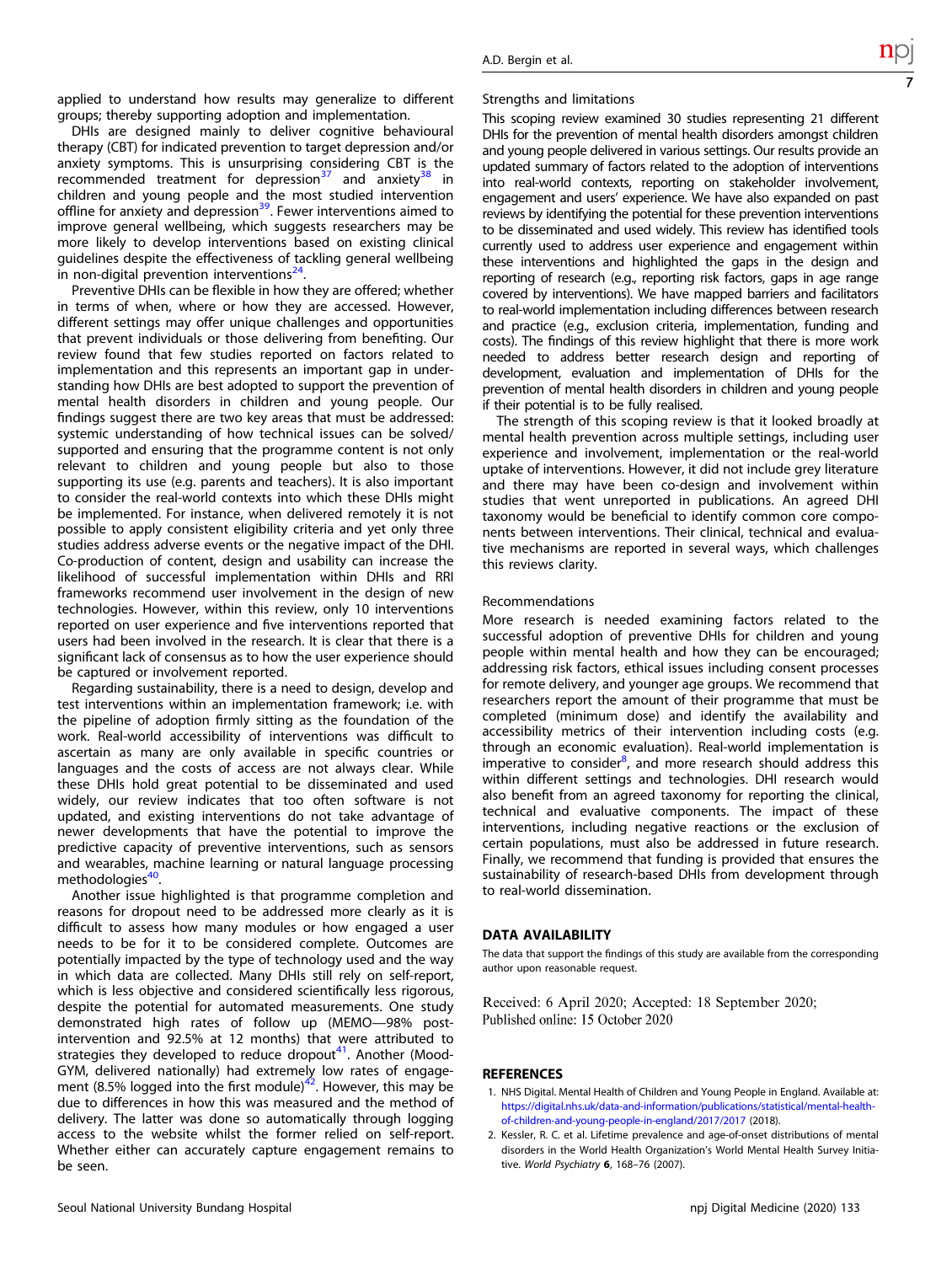- <span id="page-7-0"></span>3. Public Health England. Universal approaches to improving children and young people's mental health and wellbeing. Report of the findings of a Special Interest Group. Available at: [https://assets.publishing.service.gov.uk/](https://assets.publishing.service.gov.uk/government/uploads/system/uploads/attachment_data/file/842176/SIG_report.pdf) [government/uploads/system/uploads/attachment\\_data/](https://assets.publishing.service.gov.uk/government/uploads/system/uploads/attachment_data/file/842176/SIG_report.pdf)file/842176/ [SIG\\_report.pdf](https://assets.publishing.service.gov.uk/government/uploads/system/uploads/attachment_data/file/842176/SIG_report.pdf) (2019).
- 4. National Public Health Partnership. Preventing Chronic Disease : A strategic framework. 1–55. Available at: [https://commed.vcu.edu/Chronic\\_Disease/2015/](https://commed.vcu.edu/Chronic_Disease/2015/NPHPProject.pdf) [NPHPProject.pdf](https://commed.vcu.edu/Chronic_Disease/2015/NPHPProject.pdf) (2001).
- 5. Gordon, R. An operational classification of disease prevention. Public Health Rep. 98, 107–109 (1983).
- 6. Department of Health and Social Care. Advancing our health: prevention in the 2020s. Available at: [https://www.gov.uk/government/consultations/advancing](https://www.gov.uk/government/consultations/advancing-our-health-prevention-in-the-2020s)[our-health-prevention-in-the-2020s](https://www.gov.uk/government/consultations/advancing-our-health-prevention-in-the-2020s) (2019).
- 7. Hollis, C. et al. Annual research review: digital health interventions for children and young people with mental health problems—a systematic and meta-review. J. Child Psychol. Psychiatry 58, 474–503 (2017).
- 8. Fleming, T. et al. Beyond the trial: Systematic review of real-world uptake and engagement with digital self-help interventions for depression, low mood, or anxiety. J. Med. Internet Res. 20, e199 (2018).
- 9. Blandford, A. et al. Seven lessons for interdisciplinary research on interactive digital health interventions. Digit. Heal 4, 2055207618770325 (2018).
- 10. Mohr, D. C., Lyon, A. R., Lattie, E. G., Reddy, M. & Schueller, S. M. Accelerating digital mental health research from early design and creation to successful implementation and sustainment. J. Med. Internet Res. 19, 153 (2017).
- 11. Boydell, K. M. et al. Using technology to deliver mental health services to children and youth: a scoping review. J. Can. Acad. Child Adolesc. Psychiatry 23, 87-99 (2014).
- 12. Baumel, A., Muench, F., Edan, S. & Kane, J. M. Objective user engagement with mental health apps: systematic search and panel-based usage analysis. J. Med. Internet Res. 21, e14567 (2019).
- 13. Välimäki, M., Anttila, K., Anttila, M. & Lahti, M. Web-based interventions supporting adolescents and young people with depressive symptoms: systematic review and meta-analysis. JMIR mHealth uHealth 5, e180 (2017).
- 14. Seko, Y., Kidd, S., Wiljer, D. & McKenzie, K. Youth mental health interventions via mobile phones: a scoping review. Cyberpsychol Behav Soc Netw 17, 591–602 (2014).
- 15. Grist, R., Porter, J. & Stallard, P. Mental health mobile apps for preadolescents and adolescents: a systematic review. J. Med. Internet Res. 19, e176 (2017).
- 16. Bergin, A. & Davies, E. B. Technology matters: mental health apps—separating the wheat from the chaff. Child Adolesc. Ment. Health 25, 51-53 (2020).
- 17. Harrer, M. et al. Internet interventions for mental health in university students: A systematic review and meta-analysis. Int. J. Methods Psychiatr. Res. 28, 1-18 (2019).
- 18. Rith-Najarian, L. R., Boustani, M. M. & Chorpita, B. F. A systematic review of prevention programs targeting depression, anxiety, and stress in university students. J. Affect. Disord. 257, 568–584 (2019).
- 19. Rooksby, M., Elouafkaoui, P., Humphris, G., Clarkson, J. & Freeman, R. Internetassisted delivery of cognitive behavioural therapy (CBT) for childhood anxiety: Systematic review and meta-analysis. J. Anxiety Disord. 29, 83–92 (2015).
- 20. Pennant, M. E. et al. Computerised therapies for anxiety and depression in children and young people: a systematic review and meta-analysis. Behav. Res. Ther. 67, 1–18 (2015).
- 21. Ebert, D. D. et al. Internet and computer-based cognitive behavioral therapy for anxiety and depression in youth: a meta-analysis of randomized controlled outcome trials. PLoS ONE 10, e0119895 (2015).
- 22. Rice, S. M. et al. Online and social networking interventions for the treatment of depression in young people: a systematic review. JMIR 16, e206 (2014).
- 23. Reyes-Portillo, J. A. et al. Web-based interventions for youth internalizing pRO-BLEMS: A SYSTEMATIC review. J. Am. Acad. Child Adolesc. Psychiatry 53, 1254–1270.e5 (2014).
- 24. Caldwell, D. M. et al. School-based interventions to prevent anxiety and depression in children and young people: a systematic review and network metaanalysis. Lancet Psychiatry 0366, 1-10 (2019).
- 25. Stasiak, K. et al. Computer-based and online therapy for depression and anxiety in children and adolescents. J. Child Adolesc. Psychopharmacol. 26, 235-245 (2016).
- 26. Jirotka, M., Grimpe, B., Stahl, B., Eden, G. & Hartswood, M. Responsible research and innovation in the digital age. Commun. ACM. [https://doi.org/10.1145/](https://doi.org/10.1145/3064940) [3064940](https://doi.org/10.1145/3064940) (2016).
- 27. Munn, Z. et al. Systematic review or scoping review? Guidance for authors when choosing between a systematic or scoping review approach. BMC Med. Res. Methodol. 18, 143 (2018).
- 28. Arksey, H. & O'Malley, L. Scoping studies: towards a methodological framework. Int. J. Soc. Res. Methodol. 8, 19–32 (2005).
- 29. Moher, D., Liberati, A., Tetzlaff, J. & Altman, D. G. Preferred reporting items for systematic reviews and meta-analyses: the PRISMA statement. BMJ 62, 1006–1012 (2009).
- 30. Clarke, A. M., Kuosmanen, T. & Barry, M. M. A systematic review of online youth mental health promotion and prevention interventions. J. Youth Adolesc. 44, 90–113 (2014).
- 31. Peters, M. D. J. et al. Scoping reviews. JBI Reviewer's Manual. [https://doi.org/](https://doi.org/10.46658/JBIMES-20-12) [10.46658/JBIMES-20-12](https://doi.org/10.46658/JBIMES-20-12) (2019).
- 32. Lattie, E. G. et al. Teens engaged in collaborative health: the feasibility and acceptability of an online skill-building intervention for adolescents at risk for depression. Internet Interv. 8, 15-26 (2017).
- 33. Duncan, C., Rayment, B., Kenrick, J. & Cooper, M. Counselling for young people and young adults in the voluntary and community sector: an overview of the demographic profile of clients and outcomes. Psychol. Psychother. Theory, Res. Pract. 93, 36–53 (2020).
- 34. Yeh, M. et al. Referral sources, diagnoses, and service types of youth in public outpatient mental health care: a focus on ethnic minorities. J. Behav. Health Serv. Res. 29, 45–60 (2002).
- 35. Edbrooke-Childs, J. & Patalay, P. Ethnic differences in referral routes to youth mental health services. J. Am. Acad. Child Adolesc. Psychiatry 58, 368-375.e1 (2019).
- 36. Bostwick, W. B. et al. Mental health and suicidality among racially/ethnically diverse sexual minority youths. Am. J. Public Health 104, 1129-1136 (2014).
- 37. National Institute for Health and Care Excellence. Depression in children and young people: identification and management (NICE Guideline 134). Available at: <https://www.nice.org.uk/guidance/ng134> (2019).
- 38. NICE. Social Anxiety Disorder: The NICE Guidelines on Recognition, Assessment and Treatment. (2013). Available at: [http://www.nice.org.uk/guidance/cg159/](http://www.nice.org.uk/guidance/cg159/resources/cg159-social-anxiety-disorder-full-guideline3) [resources/cg159-social-anxiety-disorder-full-guideline3.](http://www.nice.org.uk/guidance/cg159/resources/cg159-social-anxiety-disorder-full-guideline3)
- 39. Callahan, P., Liu, P., Purcell, R., Parker, A. G. & Hetrick, S. E. Evidence map of prevention and treatment interventions for depression in young people. Depress Res. Treat. 2012, 14–16 (2012).
- 40. Naslund, J. A. et al. Digital innovations for global mental health: opportunities for data science, task sharing, and early intervention. Curr. Treat. Options Psychiatry 6, 337–351 (2019).
- 41. Whittaker, R. et al. MEMO: an mHealth intervention to prevent the onset of depression in adolescents: a double-blind, randomised, placebo-controlled trial. J. Child Psychol. Psychiatry Allied Discip. 58, 1014–1022 (2017).
- 42. Lillevoll, K. R., Vangberg, H. C. B., Griffiths, K. M., Waterloo, K. & Eisemann, M. R. Uptake and adherence of a self-directed internet-based mental health intervention with tailored e-mail reminders in senior high schools in Norway. BMC Psychiatry 14, 14 (2014).
- 43. Perry, Y. et al. Preventing depression in final year secondary students: Schoolbased randomized controlled trial. J. Med. Internet Res. 19, e369 (2017).
- 44. Kuosmanen, T., Fleming, T. M. & Barry, M. M. The implementation of SPARX-R computerized mental health program in alternative education: Exploring the factors contributing to engagement and dropout. Child. Youth Serv. Rev. 84, 176–184 (2018).
- 45. Calear, A. L., Christensen, H., Brewer, J., Mackinnon, A. & Griffiths, K. M. A pilot randomized controlled trial of the e-couch anxiety and worry program in schools. Internet Interv. 6, 1–5 (2016).
- 46. Calear, A. L. et al. Cluster randomised controlled trial of the e-couch Anxiety and Worry program in schools. J. Affect. Disord. 196, 210–217 (2016).
- 47. Burckhardt, R. et al. A web-based adolescent positive psychology program in schools: Randomized controlled trial. J. Med. Internet Res. 17, e187 (2015).
- 48. Bannink, R. et al. Effectiveness of a web-based tailored intervention (E-health4Uth) and consultation to promote adolescents' health: Randomized controlled trial. J. Med. Internet Res. 16, e143 (2014).
- 49. Woolderink, M. et al. An online health prevention intervention for youth with addicted or mentally III parents: Experiences and perspectives of participants and providers from a randomized controlled trial. J. Med. Internet Res. 17, e274 (2015).
- 50. Boring, J. L., Sandler, I. N., Tein, J. Y., Horan, J. J. & Velez, C. E. Children of divorcecoping with divorce: a randomized control trial of an online prevention program for youth experiencing parental divorce. J. Consult. Clin. Psychol. 83, 999–1005 (2015).
- 51. Sethi, S. Treating youth depression and anxiety: a randomised controlled trial examining the efficacy of computerised versus face-to-face cognitive behaviour therapy. Aust. Psychol. 48, 249–257 (2013).
- 52. Robinson, J. et al. Can an Internet-based intervention reduce suicidal ideation, depression and hopelessness among secondary school students: Results from a pilot study. Early Interv. Psychiatry 10, 28-35 (2016).
- 53. Robinson, J. et al. The safety and acceptability of delivering an online intervention to secondary students at risk of suicide: findings from a pilot study. Early Interv. Psychiatry 9, 498–506 (2015).